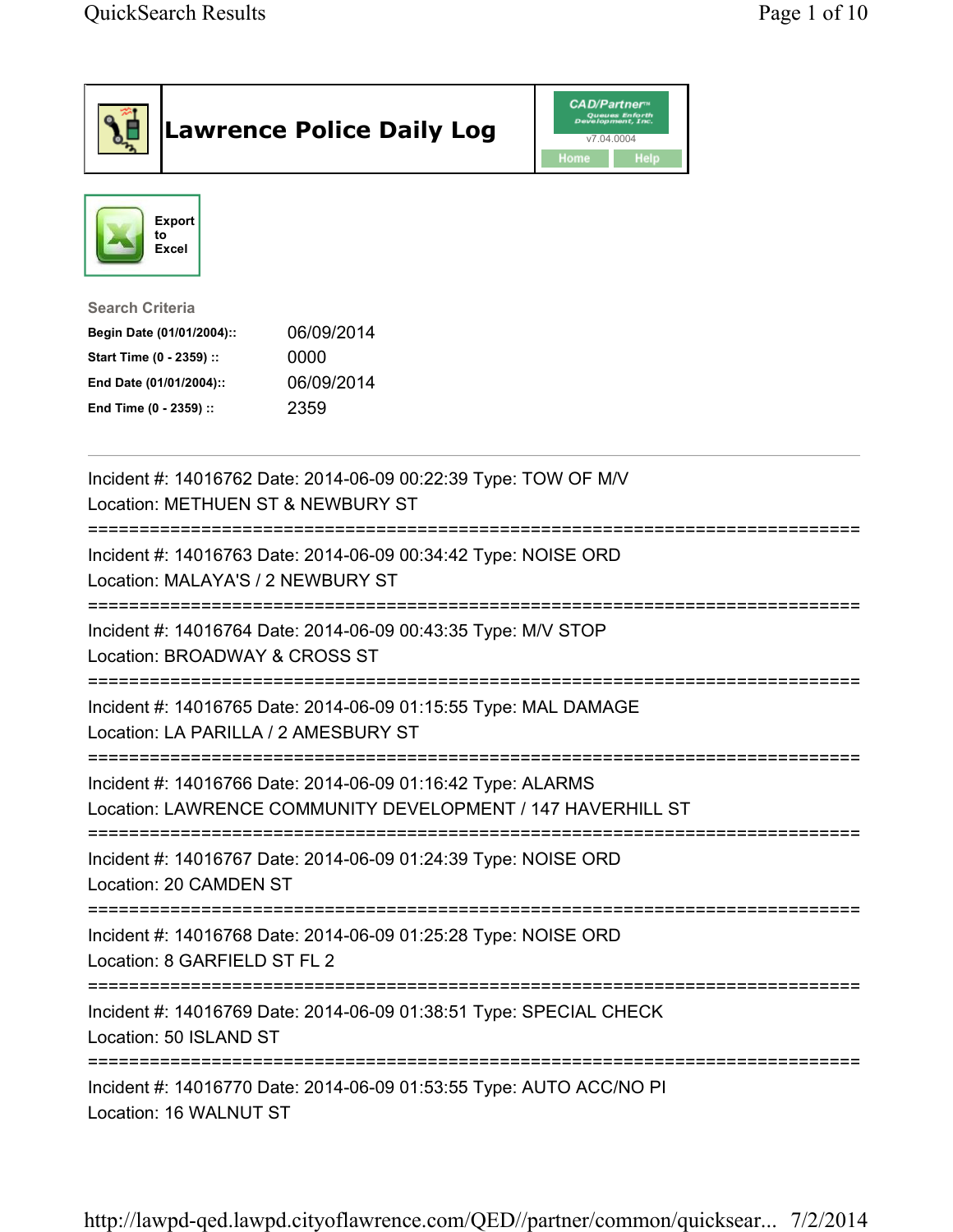| Incident #: 14016771 Date: 2014-06-09 01:58:10 Type: SPECIAL CHECK<br>Location: 42 ROWE ST                                                   |
|----------------------------------------------------------------------------------------------------------------------------------------------|
| Incident #: 14016772 Date: 2014-06-09 02:17:07 Type: 209A/VIOLATION<br>Location: 8 GARFIELD ST FL 2                                          |
| Incident #: 14016773 Date: 2014-06-09 02:19:44 Type: UNWANTEDGUEST<br>Location: 15 WALNUT ST<br>=====================================        |
| Incident #: 14016774 Date: 2014-06-09 02:23:59 Type: TOW OF M/V<br>Location: JACKSON CT & JACKSON ST                                         |
| Incident #: 14016775 Date: 2014-06-09 02:26:07 Type: ALARMS<br>Location: CHARM SCIENCES / 659 ANDOVER ST<br>======================           |
| Incident #: 14016776 Date: 2014-06-09 02:26:27 Type: LARCENY/PAST<br>Location: 30 CEDAR ST                                                   |
| Incident #: 14016777 Date: 2014-06-09 02:34:37 Type: DISTURBANCE<br>Location: 23 TRINITY ST FL 1                                             |
| :=============<br>Incident #: 14016778 Date: 2014-06-09 02:35:53 Type: ALARMS<br>Location: WEATHERBEE SCHOOL / 75 NEWTON ST                  |
| Incident #: 14016779 Date: 2014-06-09 03:56:06 Type: UNKNOWN PROB<br>Location: ANDOVER ST & GLENN ST                                         |
| Incident #: 14016780 Date: 2014-06-09 05:35:58 Type: ALARMS<br>Location: VOLTEK / 100 SHEPARD ST                                             |
| Incident #: 14016781 Date: 2014-06-09 06:02:39 Type: DISTURBANCE<br>Location: PEMBERTON PARK / null                                          |
| Incident #: 14016782 Date: 2014-06-09 07:01:11 Type: SPECIAL CHECK<br>Location: BREEN SCHOOL / 114 OSGOOD ST                                 |
| =====================================<br>Incident #: 14016783 Date: 2014-06-09 07:44:36 Type: SUS PERS/MV<br>Location: BAILEY ST & PARKER ST |
| ========<br>Incident #: 14016784 Date: 2014-06-09 07:54:14 Type: PARK & WALK<br>Location: DDADEODD CT 0 DDOADWAV                             |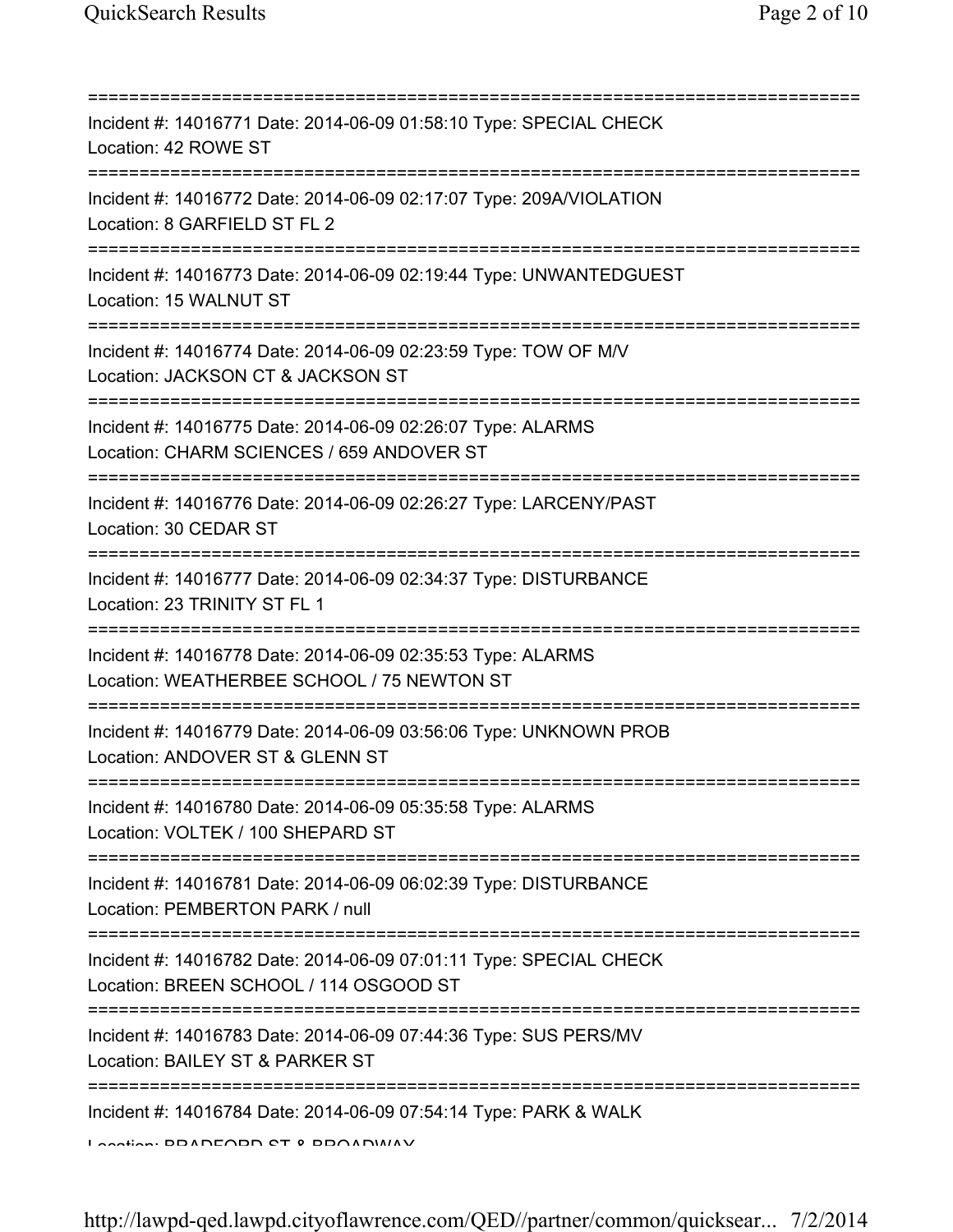| Incident #: 14016785 Date: 2014-06-09 07:56:29 Type: ABAND MV<br>Location: 8 OAKLAND RD                                            |
|------------------------------------------------------------------------------------------------------------------------------------|
| Incident #: 14016786 Date: 2014-06-09 08:07:23 Type: LARCENY/PAST<br>Location: WALK-IN / 36 BENNINGTON ST                          |
| Incident #: 14016787 Date: 2014-06-09 08:25:11 Type: LIC PLATE STO<br>Location: 372 ELM ST                                         |
| Incident #: 14016788 Date: 2014-06-09 08:30:44 Type: UNWANTEDGUEST<br>Location: 20 CROSBY ST FL 2                                  |
| Incident #: 14016789 Date: 2014-06-09 08:37:09 Type: WOMAN DOWN<br>Location: 141 AMESBURY ST                                       |
| Incident #: 14016790 Date: 2014-06-09 08:47:31 Type: ALARM/HOLD<br>Location: MENDEZ FLOWERLOONS / 152 BROADWAY                     |
| Incident #: 14016791 Date: 2014-06-09 08:53:31 Type: HIT & RUN M/V<br>Location: 33 BROOK ST                                        |
| Incident #: 14016792 Date: 2014-06-09 09:07:58 Type: B&E/PAST<br>Location: CEVAS MARKET / 88 BROADWAY<br>:======================== |
| Incident #: 14016793 Date: 2014-06-09 09:12:15 Type: ALARM/BURG<br>Location: 116 E CAMBRIDGE ST                                    |
| Incident #: 14016794 Date: 2014-06-09 09:17:07 Type: B&E/PAST<br>Location: 19 ACTON ST                                             |
| Incident #: 14016795 Date: 2014-06-09 09:19:37 Type: SUS PERS/MV<br>Location: CAMELLA TEOLI WY & JACKSON ST                        |
| Incident #: 14016796 Date: 2014-06-09 09:49:50 Type: ANIMAL COMPL<br>Location: 168 E HAVERHILL ST                                  |
| Incident #: 14016797 Date: 2014-06-09 10:09:46 Type: ALARM/BURG<br>Location: RIOS / 9 APPLETON ST                                  |
| Incident #: 14016798 Date: 2014-06-09 10:13:45 Type: SUS PERS/MV                                                                   |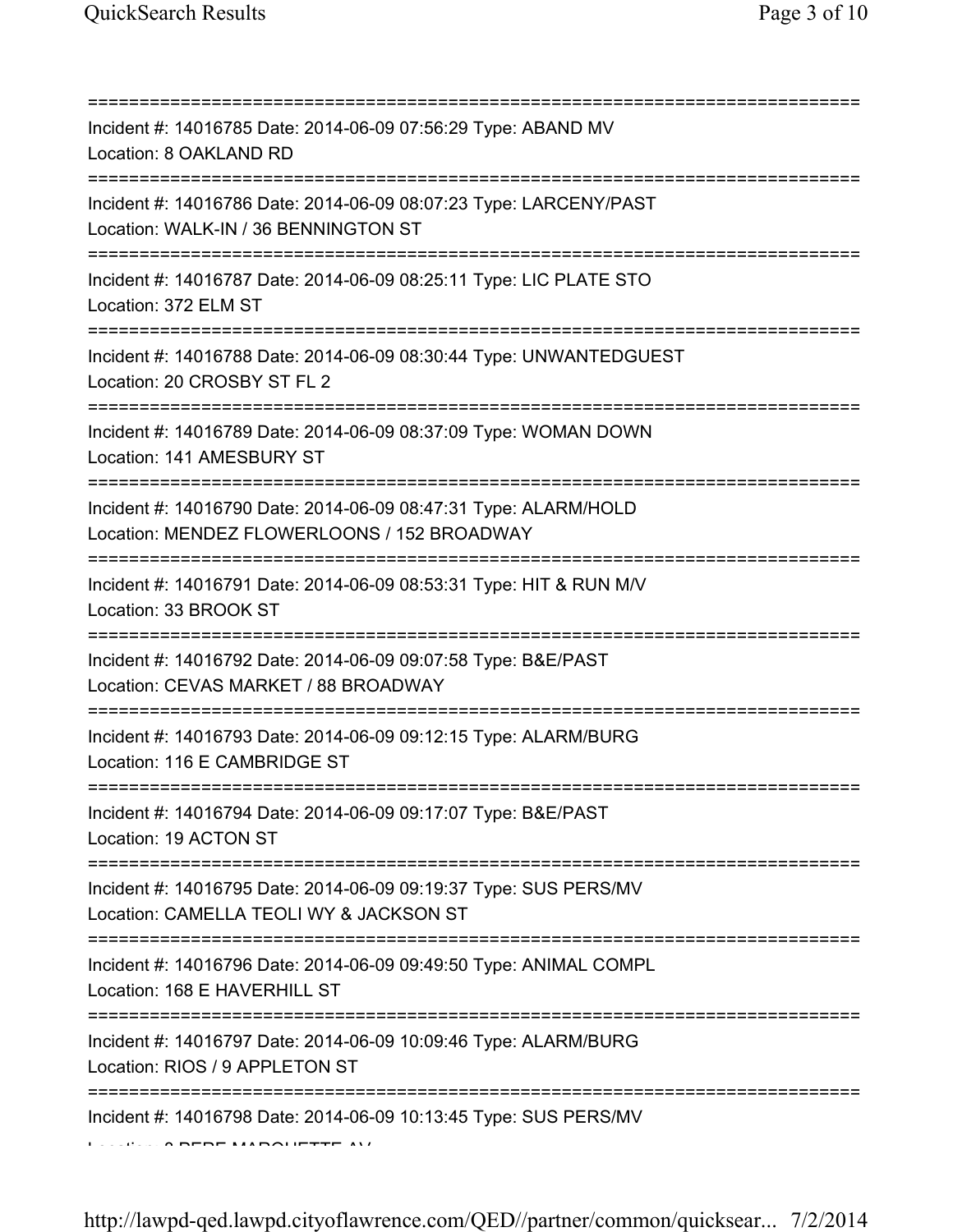=========================================================================== Incident #: 14016799 Date: 2014-06-09 10:15:25 Type: HARASSMENT Location: 8 GARFIELD ST =========================================================================== Incident #: 14016800 Date: 2014-06-09 10:28:07 Type: TOW OF M/V Location: ROLLINS ST & WILLIAM ST =========================================================================== Incident #: 14016801 Date: 2014-06-09 10:35:31 Type: TOW OF M/V Location: 31 MANCHESTER ST =========================================================================== Incident #: 14016802 Date: 2014-06-09 10:35:47 Type: MAL DAMAGE Location: 17 BELMONT ST FL 2ND =========================================================================== Incident #: 14016803 Date: 2014-06-09 10:38:43 Type: TOW OF M/V Location: 44 THORNDIKE ST =========================================================================== Incident #: 14016804 Date: 2014-06-09 10:50:08 Type: DRUG VIO Location: 67 SPRINGFIELD ST =========================================================================== Incident #: 14016805 Date: 2014-06-09 11:18:31 Type: E911 HANGUP Location: JC TRANSPORTATION / 623 ESSEX ST =========================================================================== Incident #: 14016806 Date: 2014-06-09 11:27:20 Type: MAL DAMAGE Location: PERFECT LADY CURVE / 428 ESSEX ST =========================================================================== Incident #: 14016807 Date: 2014-06-09 11:46:15 Type: TRESPASSING Location: 266 BROADWAY =========================================================================== Incident #: 14016817 Date: 2014-06-09 12:39:51 Type: FRAUD Location: 14 LEXINGTON ST =========================================================================== Incident #: 14016808 Date: 2014-06-09 12:48:58 Type: 209A/SERVE Location: 142 BOXFORD ST =========================================================================== Incident #: 14016809 Date: 2014-06-09 12:51:18 Type: 209A/SERVE Location: 237 JACKSON ST =========================================================================== Incident #: 14016810 Date: 2014-06-09 12:52:27 Type: 209A/SERVE Location: 15 WEBSTER CT =========================================================================== Incident #: 14016811 Date: 2014-06-09 12:55:42 Type: UNKNOWN PROB Location: 260 HAMPSHIRE ST

http://lawpd-qed.lawpd.cityoflawrence.com/QED//partner/common/quicksear... 7/2/2014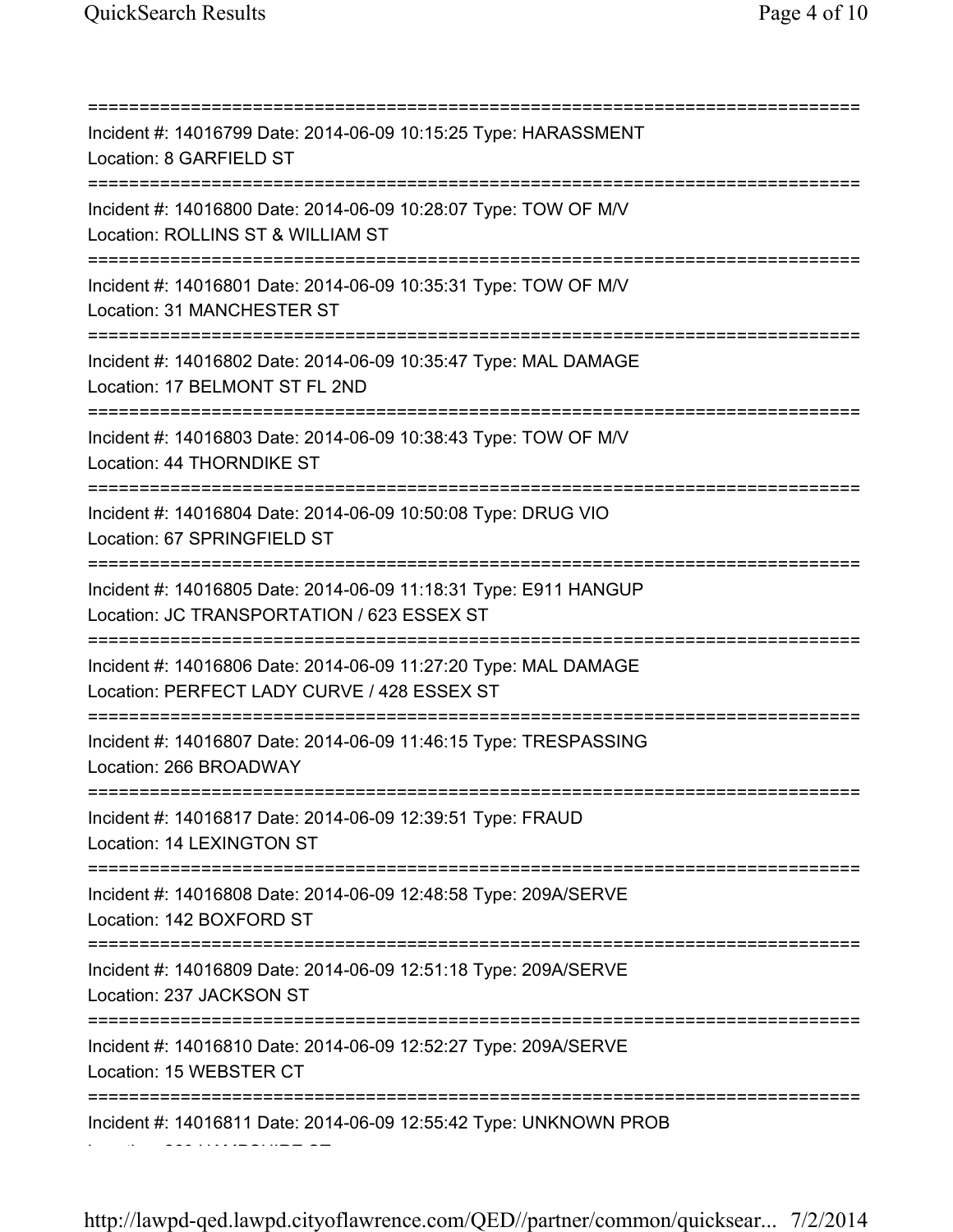| Incident #: 14016812 Date: 2014-06-09 13:02:39 Type: 209A/SERVE<br>Location: 62 BERKELEY ST                                             |
|-----------------------------------------------------------------------------------------------------------------------------------------|
| Incident #: 14016813 Date: 2014-06-09 13:10:50 Type: DISTURBANCE<br>Location: BROADWAY & HAVERHILL ST                                   |
| Incident #: 14016814 Date: 2014-06-09 13:13:57 Type: DISTURBANCE<br>Location: FRANKLIN ST & GREEN ST<br>====================            |
| Incident #: 14016815 Date: 2014-06-09 13:18:43 Type: TOW OF M/V<br>Location: CVS / 266 HAMPSHIRE ST                                     |
| Incident #: 14016816 Date: 2014-06-09 13:19:05 Type: ALARM/BURG<br>Location: MERRIMACK VALLEY PROJECT / 1045 ESSEX ST                   |
| Incident #: 14016818 Date: 2014-06-09 13:31:53 Type: SUS PERS/MV<br>Location: CENTRAL BRIDGE / 0 MERRIMACK ST<br>====================== |
| Incident #: 14016819 Date: 2014-06-09 13:33:31 Type: AMBULANCE ASSSI<br>Location: 12 METHUEN ST #2                                      |
| Incident #: 14016821 Date: 2014-06-09 13:35:35 Type: WARRANT SERVE<br>Location: BIG N' BEEFY / 415 BROADWAY<br>=====================    |
| Incident #: 14016820 Date: 2014-06-09 13:36:56 Type: MEDIC SUPPORT<br>Location: HUMAN RESOURCE / 599 CANAL ST                           |
| Incident #: 14016822 Date: 2014-06-09 13:39:46 Type: MAL DAMAGE<br>Location: 160 FRANKLIN ST                                            |
| Incident #: 14016824 Date: 2014-06-09 13:59:25 Type: LARCENY/PAST<br>Location: 262 LOWELL ST                                            |
| Incident #: 14016823 Date: 2014-06-09 14:01:13 Type: INVESTIGATION<br>Location: 100 ERVING AV                                           |
| Incident #: 14016825 Date: 2014-06-09 14:10:57 Type: MEDIC SUPPORT<br>Location: 640 ESSEX ST                                            |
| Incident #: 14016826 Date: 2014-06-09 14:14:19 Type: RECOV/STOL/MV                                                                      |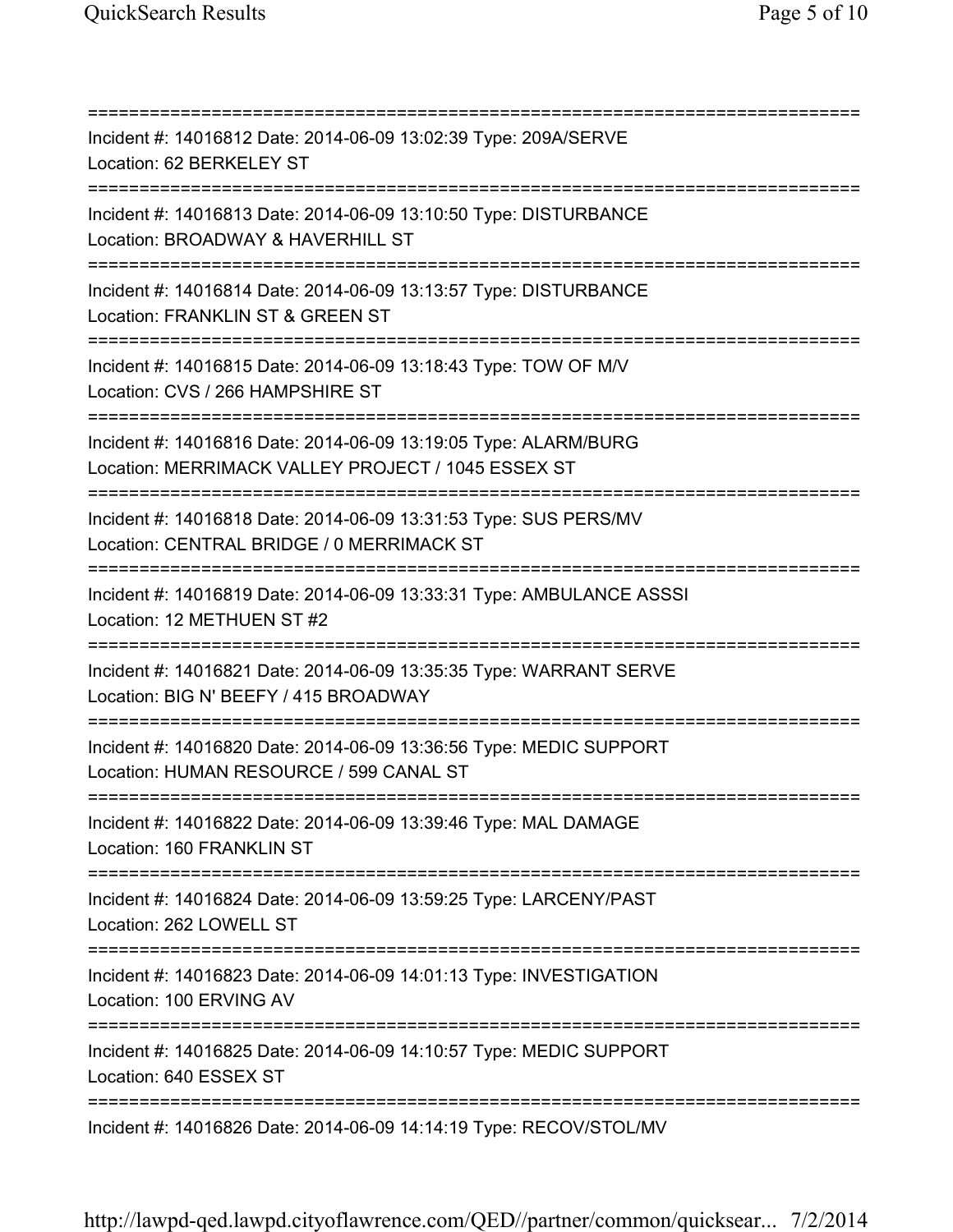=========================================================================== Incident #: 14016827 Date: 2014-06-09 14:18:48 Type: CK WELL BEING Location: LEAHY SCHOOL / 100 ERVING AV =========================================================================== Incident #: 14016828 Date: 2014-06-09 14:20:03 Type: TOW OF M/V Location: 92 BEACON ST =========================================================================== Incident #: 14016829 Date: 2014-06-09 14:31:29 Type: DEATH SUDDEN Location: 86 S BROADWAY #21 =========================================================================== Incident #: 14016830 Date: 2014-06-09 14:46:36 Type: TOW OF M/V Location: MARKET ST & S UNION ST =========================================================================== Incident #: 14016831 Date: 2014-06-09 14:48:54 Type: NOISE ORD Location: 15 DURHAM ST =========================================================================== Incident #: 14016833 Date: 2014-06-09 14:51:53 Type: FRAUD Location: 4 NELSON ST #1 =========================================================================== Incident #: 14016832 Date: 2014-06-09 14:55:42 Type: MAN DOWN Location: 6 HAVERHILL ST =========================================================================== Incident #: 14016834 Date: 2014-06-09 15:15:24 Type: DRUG VIO Location: 41 PLEASANT ST =========================================================================== Incident #: 14016835 Date: 2014-06-09 15:20:27 Type: SUICIDE ATTEMPT Location: FALLS BRIDGE =========================================================================== Incident #: 14016836 Date: 2014-06-09 15:38:28 Type: A&B D/W PAST Location: MERRIMACK ST & S UNION ST =========================================================================== Incident #: 14016837 Date: 2014-06-09 15:43:17 Type: DOMESTIC/PROG Location: 127 WEST ST FL 2ND =========================================================================== Incident #: 14016838 Date: 2014-06-09 15:50:48 Type: ANIMAL COMPL Location: 28 PLATT ST =========================================================================== Incident #: 14016839 Date: 2014-06-09 15:54:04 Type: DRUG VIO Location: ALLSTON ST & HIGH ST =========================================================================== Incident #: 14016840 Date: 2014-06-09 16:01:57 Type: FIGHT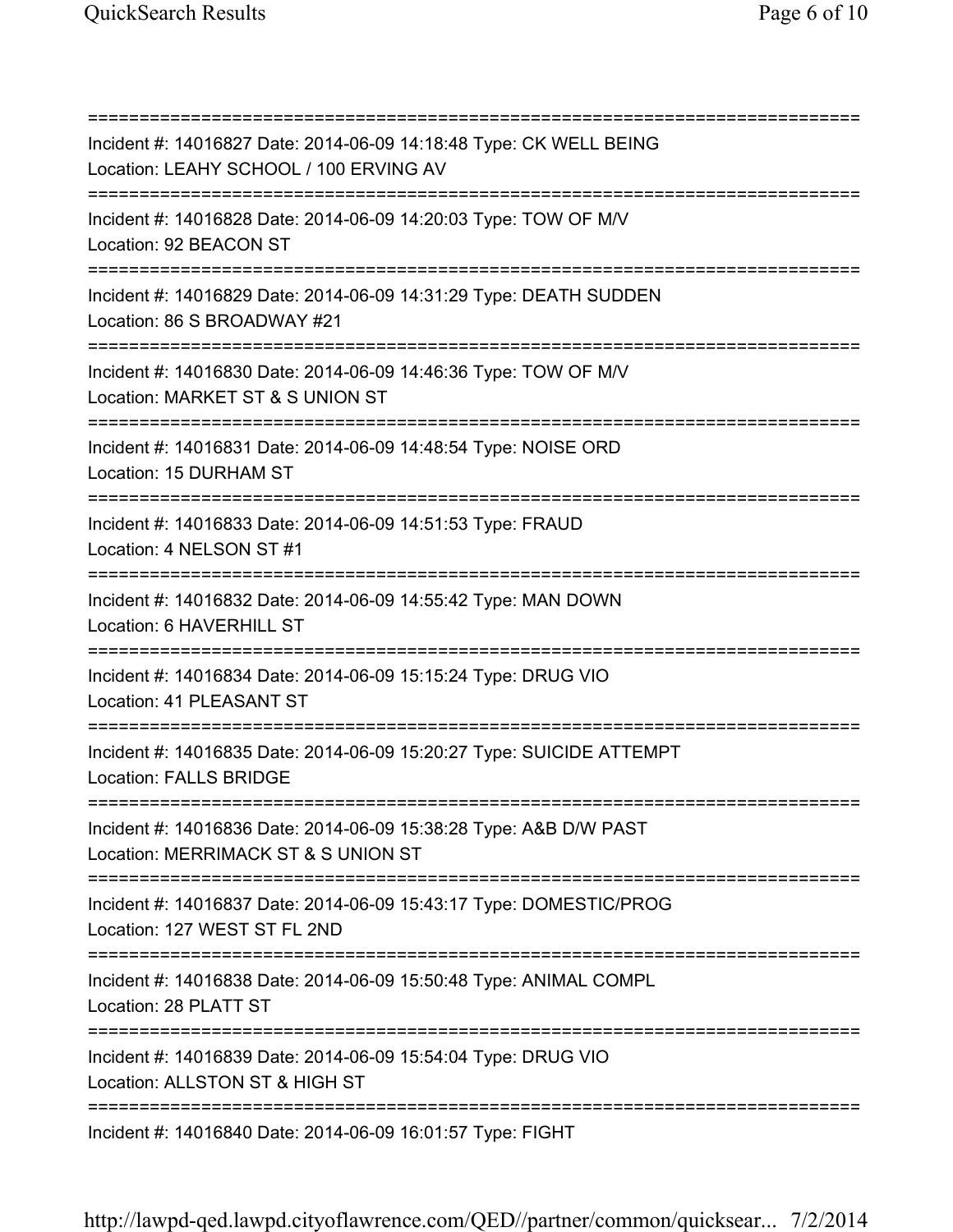| Location: MCDONALDS / 50 BROADWAY<br>===============================                                                                        |
|---------------------------------------------------------------------------------------------------------------------------------------------|
| Incident #: 14016841 Date: 2014-06-09 16:06:02 Type: SUS PERS/MV<br>Location: 135 WEARE ST                                                  |
| Incident #: 14016842 Date: 2014-06-09 16:06:45 Type: ROBBERY ARMED<br>Location: 152 S UNION ST FL 2                                         |
| Incident #: 14016843 Date: 2014-06-09 16:33:29 Type: HIT & RUN M/V<br>Location: 270 HAMPSHIRE ST<br>=====================================   |
| Incident #: 14016844 Date: 2014-06-09 16:37:43 Type: LOST PROPERTY<br>Location: 300 CANAL ST                                                |
| Incident #: 14016845 Date: 2014-06-09 16:42:46 Type: ALARM/BURG<br>Location: 510 ESSEX ST<br>==============================                 |
| Incident #: 14016846 Date: 2014-06-09 17:26:49 Type: STOL/MV/PAS<br>Location: 28 SALEM ST                                                   |
| Incident #: 14016847 Date: 2014-06-09 17:29:30 Type: CK WELL BEING<br>Location: 4 KENT ST                                                   |
| Incident #: 14016848 Date: 2014-06-09 17:32:18 Type: CK WELL BEING<br>Location: 427 LOWELL ST FL 2                                          |
| Incident #: 14016849 Date: 2014-06-09 17:40:11 Type: NOISE ORD<br>Location: CITYWIDE NOISE PATROL                                           |
| Incident #: 14016850 Date: 2014-06-09 17:46:24 Type: MEDIC SUPPORT<br>Location: CANAL ST & BRIDGE                                           |
| ========================<br>==========<br>Incident #: 14016851 Date: 2014-06-09 17:55:34 Type: COURT DOC SERVE<br>Location: 11 CHAMPLAIN AV |
| =========<br>Incident #: 14016852 Date: 2014-06-09 18:00:46 Type: COURT DOC SERVE<br>Location: 24 HILLTOP AV                                |
| Incident #: 14016853 Date: 2014-06-09 18:05:34 Type: TOW OF M/V<br>Location: PHILLIPS ST & EXETER ST                                        |
| Indidnat # 4 4 AN 4 QOE 4 Data . ON 4 A QO 4 0 0 0 A N T O MOTH O DI IN INA /                                                               |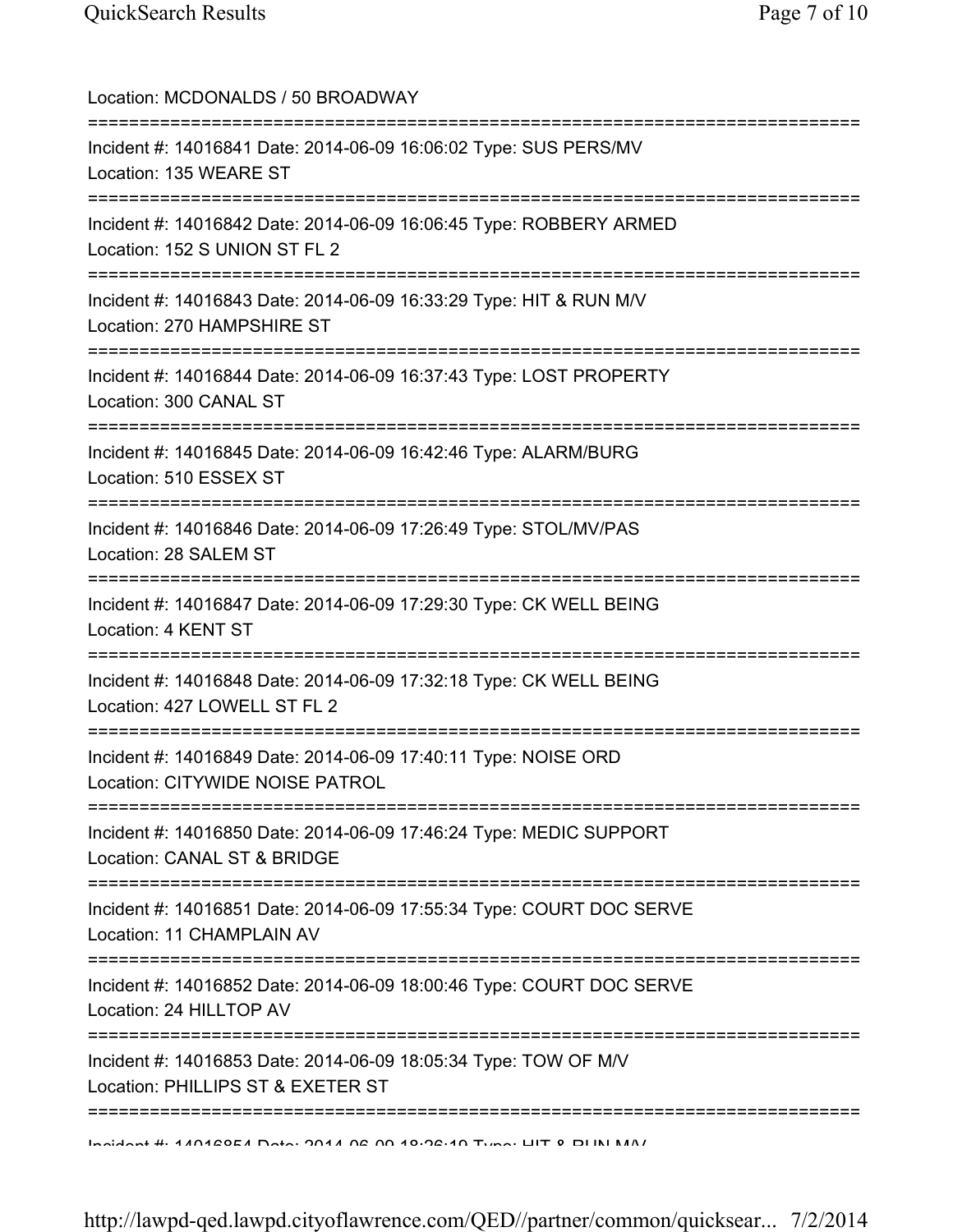| Location: FLORENCE AV & HAVERHILL ST<br>====================================                                                       |
|------------------------------------------------------------------------------------------------------------------------------------|
| Incident #: 14016855 Date: 2014-06-09 18:30:39 Type: SUS PERS/MV<br>Location: 145 FRANKLIN ST                                      |
| Incident #: 14016856 Date: 2014-06-09 18:48:02 Type: GENERAL SERV<br>Location: 41 BROOKFIELD ST                                    |
| Incident #: 14016857 Date: 2014-06-09 19:00:40 Type: SEARCHWARRANT<br>Location: 11 LAWRENCE ST #208                                |
| Incident #: 14016858 Date: 2014-06-09 19:06:41 Type: COURT DOC SERVE<br>Location: 23 KNOX ST                                       |
| Incident #: 14016859 Date: 2014-06-09 19:12:50 Type: COURT DOC SERVE<br>Location: 48 BROOK ST                                      |
| Incident #: 14016860 Date: 2014-06-09 19:13:16 Type: STOL/MV/PAS<br>Location: 380 S UNION ST                                       |
| Incident #: 14016861 Date: 2014-06-09 19:21:02 Type: COURT DOC SERVE<br>Location: 4 FITZ ST<br>=================================== |
| Incident #: 14016862 Date: 2014-06-09 19:23:50 Type: INVEST CONT<br>Location: 137 ARLINGTON ST #A                                  |
| Incident #: 14016863 Date: 2014-06-09 19:44:14 Type: M/V STOP<br>Location: 700 ESSEX ST                                            |
| Incident #: 14016864 Date: 2014-06-09 19:52:46 Type: TOW OF M/V<br>Location: CVS PHARMACY / 266 BROADWAY                           |
| Incident #: 14016865 Date: 2014-06-09 19:56:44 Type: STOL/MV/PAS<br>Location: 134 WEST ST<br>------------                          |
| Incident #: 14016868 Date: 2014-06-09 19:58:50 Type: M/V STOP<br>Location: AMESBURY ST                                             |
| Incident #: 14016866 Date: 2014-06-09 19:59:30 Type: MAL DAMG PROG<br>Location: 24 HILLTOP AV                                      |
|                                                                                                                                    |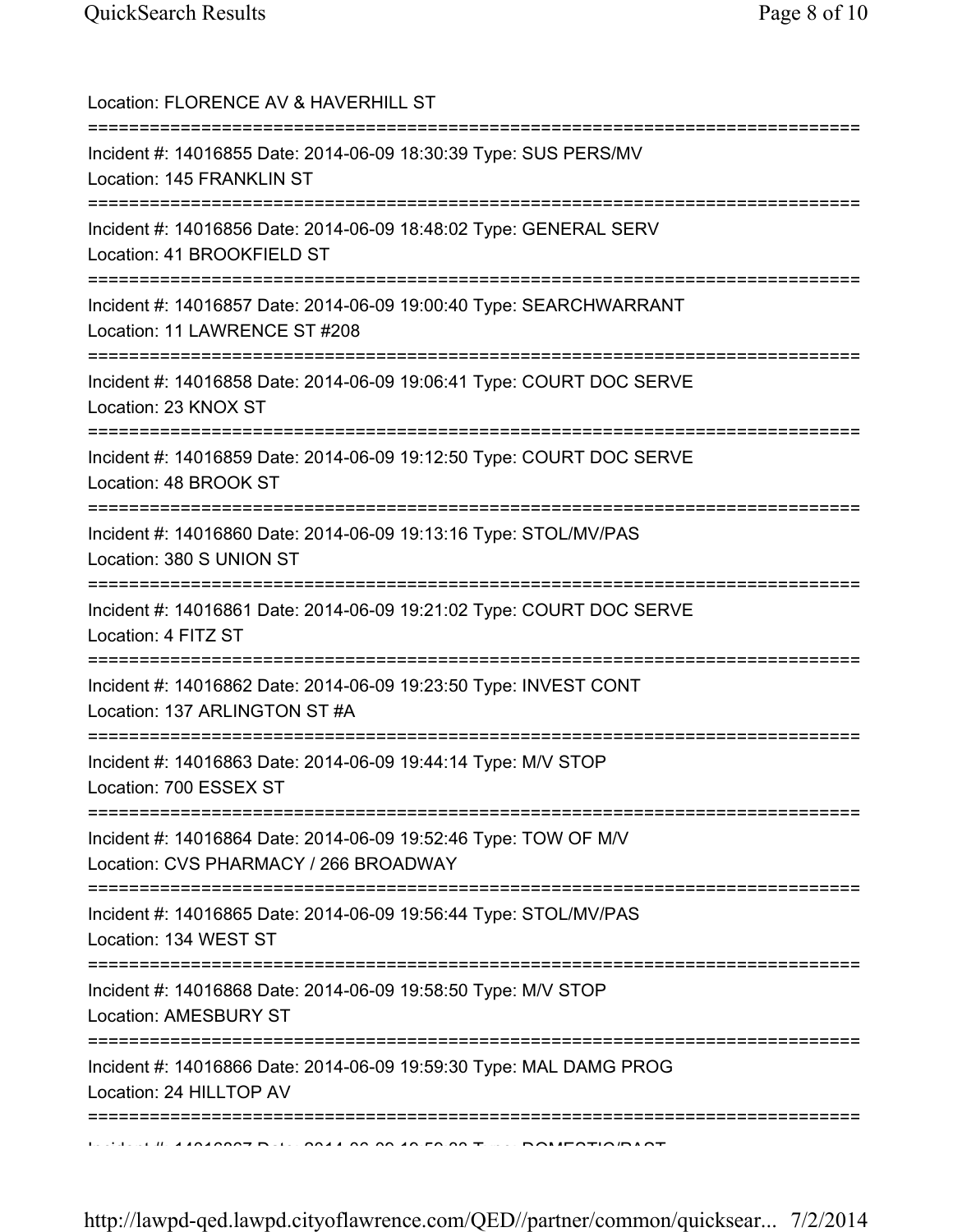| Location: 16 HOLTON ST                                                                                                                         |
|------------------------------------------------------------------------------------------------------------------------------------------------|
| Incident #: 14016869 Date: 2014-06-09 20:04:18 Type: LOST PROPERTY<br>Location: 33 CYR DR                                                      |
| Incident #: 14016870 Date: 2014-06-09 20:13:13 Type: NOISE ORD<br>Location: 45 TRENTON ST                                                      |
| Incident #: 14016871 Date: 2014-06-09 20:40:17 Type: MV/BLOCKING<br>Location: 72 MELVIN ST                                                     |
| Incident #: 14016872 Date: 2014-06-09 20:44:37 Type: FIGHT<br>Location: ERVING AV & HAMPSHIRE ST                                               |
| ===========================<br>==========<br>Incident #: 14016873 Date: 2014-06-09 21:12:09 Type: 911 HANG UP<br>Location: 78 LEXINGTON ST #2F |
| Incident #: 14016874 Date: 2014-06-09 21:14:11 Type: M/V STOP<br>Location: BROADWAY & PARK ST                                                  |
| :=====================<br>Incident #: 14016875 Date: 2014-06-09 21:15:55 Type: FIRE WORKS<br>Location: 118 NEWTON ST                           |
| ;===================================<br>Incident #: 14016876 Date: 2014-06-09 21:31:48 Type: MISSING PERS<br>Location: 108 TREMONT ST          |
| Incident #: 14016877 Date: 2014-06-09 21:42:33 Type: FIRE WORKS<br>Location: TYLER ST                                                          |
| Incident #: 14016878 Date: 2014-06-09 21:44:33 Type: KEEP PEACE<br>Location: 24 HILLTOP AV                                                     |
| Incident #: 14016879 Date: 2014-06-09 21:46:26 Type: FIRE WORKS<br>Location: CLIFTON ST & GROTON ST                                            |
| Incident #: 14016880 Date: 2014-06-09 21:49:18 Type: M/V STOP<br><b>Location: HIGH ST</b>                                                      |
| Incident #: 14016881 Date: 2014-06-09 21:50:34 Type: TOW/REPOSSED<br>Location: 112 THOREAU WAY                                                 |
|                                                                                                                                                |

http://lawpd-qed.lawpd.cityoflawrence.com/QED//partner/common/quicksear... 7/2/2014

Incident #: 14016882 Date: 2014 06 09 22:52:02 Type: M/V STOP